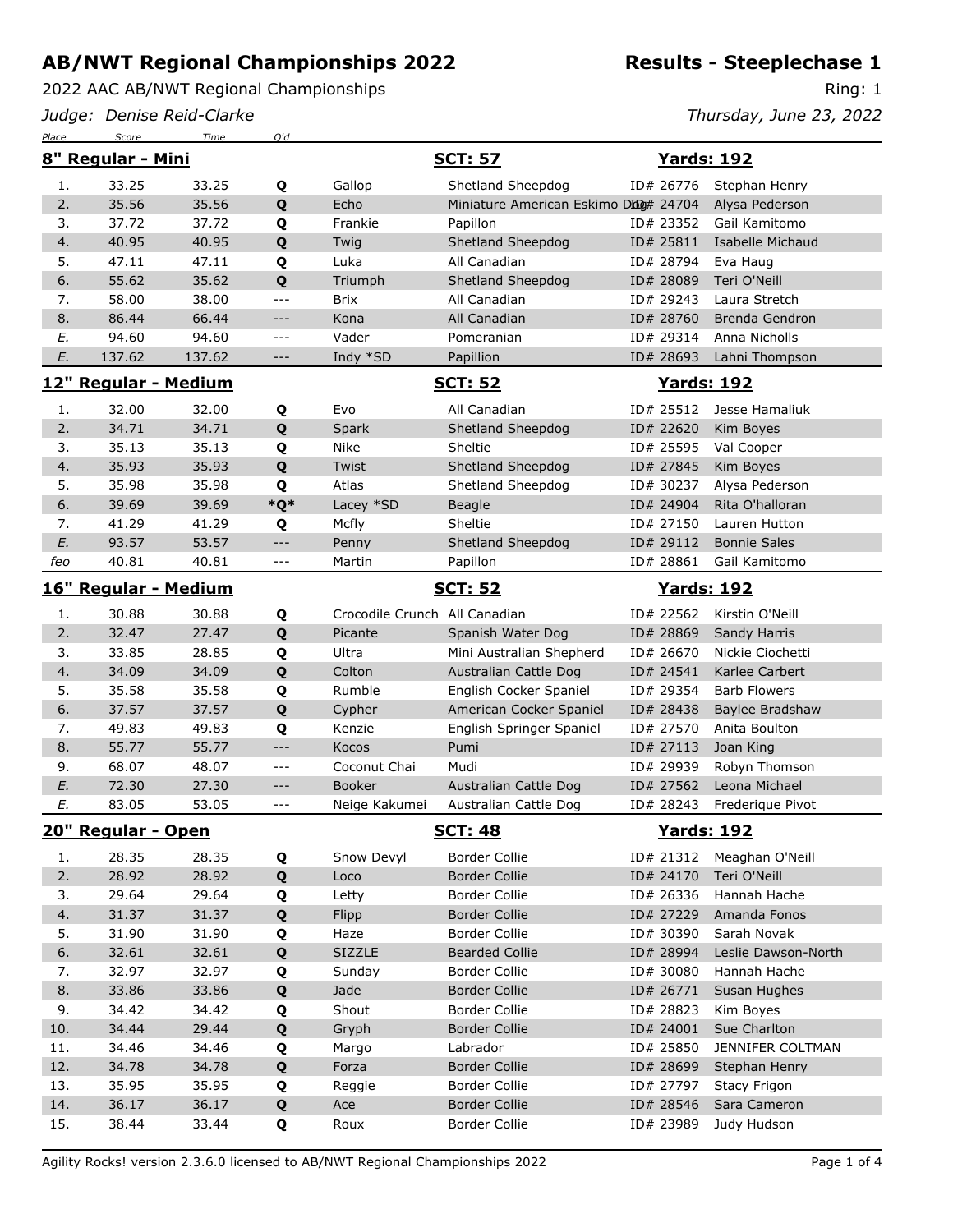2022 AAC AB/NWT Regional Championships

*Judge: Denise Reid-Clarke*

*Place Score Time Q'd*

**Results - Steeplechase 1**

Ring: 1

*Thursday, June 23, 2022*

|                     | 20" Regular - Open   |                |                     | <b>SCT: 48</b>                    |                                         |                   | <b>Yards: 192</b>             |  |
|---------------------|----------------------|----------------|---------------------|-----------------------------------|-----------------------------------------|-------------------|-------------------------------|--|
| 16.                 | 39.96                | 39.96          | Q                   | Gunny Highway                     | Golden Retriever                        | ID# 27048         | Kirk Peterman                 |  |
| 17.                 | 41.17                | 36.17          | Q                   | Sadie                             | Australian Shepherd                     | ID# 28412         | Amy Ames                      |  |
| 18.                 | 42.33                | 42.33          | Q                   | Flint                             | <b>Border Collie</b>                    | ID# 29293         | Luise Barnard                 |  |
| 19.                 | 46.14                | 36.14          | Q                   | Rylee                             | Australian Shepherd                     | ID# 26537         | Lori Walklin                  |  |
| 20.                 | 46.88                | 31.88          | Q                   | Shimm                             | <b>Border Collie</b>                    | ID# 26435         | Jesse Hamaliuk                |  |
| 21.                 | 51.02                | 51.02          | $\frac{1}{2}$       | Diesel                            | Australian Shepherd                     | ID# 27081         | Petra Oppermann               |  |
| 22.                 | 53.22                | 53.22          | $---$               | Sammakkokoira                     | Australian Cattle Dog                   | ID# 28244         | Frederique Pivot              |  |
| 23.                 | 55.03                | 35.03          | $ -$                | Trim                              | <b>Border Collie</b>                    | ID# 30000         | Sue Charlton                  |  |
| 24.                 | 62.58                | 42.58          | $---$               | Dolly                             | Labrador Retriever                      | ID# 29064         | Cathy Tomm                    |  |
| 25.                 | 68.15                | 48.15          | $ -$                | Chester                           | All Cdn                                 | ID# 25783         | Carolle Sutter                |  |
| E.                  | 78.08                | 38.08          | $---$               | Olly                              | <b>Border Collie</b>                    | ID# 28839         | Airan Carpendale              |  |
| E.                  | 78.39                | 43.39          | ---                 | Seabee                            | All Canadian                            | ID# 28854         | Lesley Howard Stafford        |  |
| E.                  | 78.50                | 38.50          | $---$               | Zeva                              | <b>Border Collie</b>                    | ID# 24641         | Darla Shelton                 |  |
| E.                  | 82.38                | 42.38          | $ -$                | PIZZAZZ                           | <b>BEARDED COLLIE</b>                   | ID# 24415         | Leslie Dawson-North           |  |
| E.                  | 87.55                | 47.55          | $---$               | Gunner                            | German Coolie                           | ID# 29200         | Dagmar Schouten               |  |
| E.                  | 101.68               | 81.68          | $ -$                | Skye                              | All Canadian                            | ID# 27572         | Jacquelyn Schenk              |  |
|                     | 24" Regular - Open   |                |                     |                                   | <b>SCT: 48</b>                          | <b>Yards: 192</b> |                               |  |
| 1.                  | 27.70                | 27.70          | Q                   | Pinnacle Penguin Belgian Malinois |                                         | ID# 27057         | Kirstin O'Neill               |  |
| 2.                  | 29.13                | 29.13          | Q                   | Loki                              | <b>Border Collie</b>                    | ID# 27240         | Kassandra Harink              |  |
| 3.                  | 29.57                | 29.57          | Q                   | Arctic Cyclone                    | <b>Border Collie</b>                    | ID# 29069         | Meaghan O'Neill               |  |
| 4.                  | 30.82                | 30.82          | Q                   | Copper                            | Whippet                                 | ID# 28248         | Jenna Huber                   |  |
| 5.                  | 30.91                | 30.91          | Q                   | Covert                            | <b>Border Collie</b>                    | ID# 28915         | Teri O'Neill                  |  |
| 6.                  | 36.71                | 36.71          | Q                   | Rev                               | Labrador Retriever                      | ID# 22370         | Donna Harrop                  |  |
| 7.                  | 38.36                | 33.36          | Q                   | Nyxie                             | Labrador                                | ID# 28847         | JENNIFER COLTMAN              |  |
| 8.                  | 49.73                | 29.73          | $---$               | <b>Blaze</b>                      | <b>Border Collie</b>                    | ID# 29104         | Kassandra Harink              |  |
| 9.                  | 49.85                | 39.85          | $- - -$             | Uberr                             | <b>Border Collie</b>                    | ID# 28922         | Jesse Hamaliuk                |  |
| 10.                 | 56.40                | 41.40          | $---$               | Lava                              | Belgian Shepherd                        | ID# 27995         | Jo Gauthier                   |  |
| E.                  | 66.76                | 36.76          | $---$               | Rocket Raccoon                    | Belgian Malinois                        | ID# 26071         | Ian Thomson                   |  |
| E.                  | 75.19                | 45.19          | $---$               | Nu                                | <b>Border Collie</b>                    | ID# 29021         | Dagmar Schouten               |  |
| E.                  | 84.38                | 59.38          | $---$               | Belle                             | All Canadian                            | ID# 29459         | Jessica                       |  |
| E.                  | 96.91                | 51.91          | $---$               | <b>Basil</b>                      | Bear Dog X                              | ID# 28109         | Neil Petrunia                 |  |
| E.                  | 114.41               | 74.41          | $ -$                | Tutu                              | All Canadian                            | ID# 30355         | Michael Mccreadie             |  |
|                     | 4" Special - Mini    |                |                     |                                   | <b>SCT: 57</b>                          | <b>Yards: 192</b> |                               |  |
| ı.                  | 38.56                | 38.56          | Q                   | Cuba                              | Havanese                                |                   | ID# 24414 Leslie Dawson-North |  |
| 8" Special - Medium |                      |                |                     |                                   | <b>SCT: 52</b>                          | <b>Yards: 192</b> |                               |  |
| 1.                  | 48.35                | 48.35          | Q                   | Melo                              | All Canadian                            | ID# 28414         | Klaudia Sapieja               |  |
| 2.                  | 80.14                | 80.14          | $\qquad \qquad - -$ | Zoe                               | Mini Australian Shepherd                | ID# 27007         | <b>Trent Benson</b>           |  |
|                     | 12" Special - Medium |                |                     |                                   | <u>SCT: 52</u>                          | <u>Yards: 192</u> |                               |  |
| 1.                  | 31.55                | 31.55          | Q                   | Arson                             | Nova Scotia Duck Tolling Retil@#eit9816 |                   | Anneli Hilton                 |  |
| 2.                  | 43.44                | 38.44          | Q                   | <b>Bree</b>                       | Shetland Sheepdog                       | ID# 27792         | Maureen Reid                  |  |
| 3.                  | 47.71                | 47.71          | Q                   | Floki                             | Shetland Sheepdog                       | ID# 23397         | Michelle Bowcott              |  |
| 4.                  | 56.57                | 56.57          | $---$               | Kestrel                           | <b>Border Collie</b>                    | ID# 27980         | Rebecca Long                  |  |
|                     | 16" Special - Open   |                |                     |                                   | <b>SCT: 48</b>                          | <u>Yards: 192</u> |                               |  |
|                     |                      |                |                     |                                   |                                         |                   | <b>Stew Mackenzie</b>         |  |
| 1.                  | 31.20<br>33.31       | 31.20<br>33.31 | Q                   | Sky                               | <b>Belgian Malinois</b><br>All Canadian | ID# 24490         | Sarah Novak                   |  |
| 2.<br>3.            | 36.15                | 36.15          | Q                   | Freya                             | Nova Scotia Duck Tolling Retile#e22522  | ID# 24671         | Amanda Schmidt                |  |
| 4.                  | 36.77                | 36.77          | Q<br>Q              | Dragon<br>Jody                    | <b>Border Collie</b>                    | ID# 27080         | Sabrina Oppermann             |  |
|                     |                      |                |                     |                                   |                                         |                   |                               |  |

Agility Rocks! version 2.3.6.0 licensed to AB/NWT Regional Championships 2022 Page 2 of 4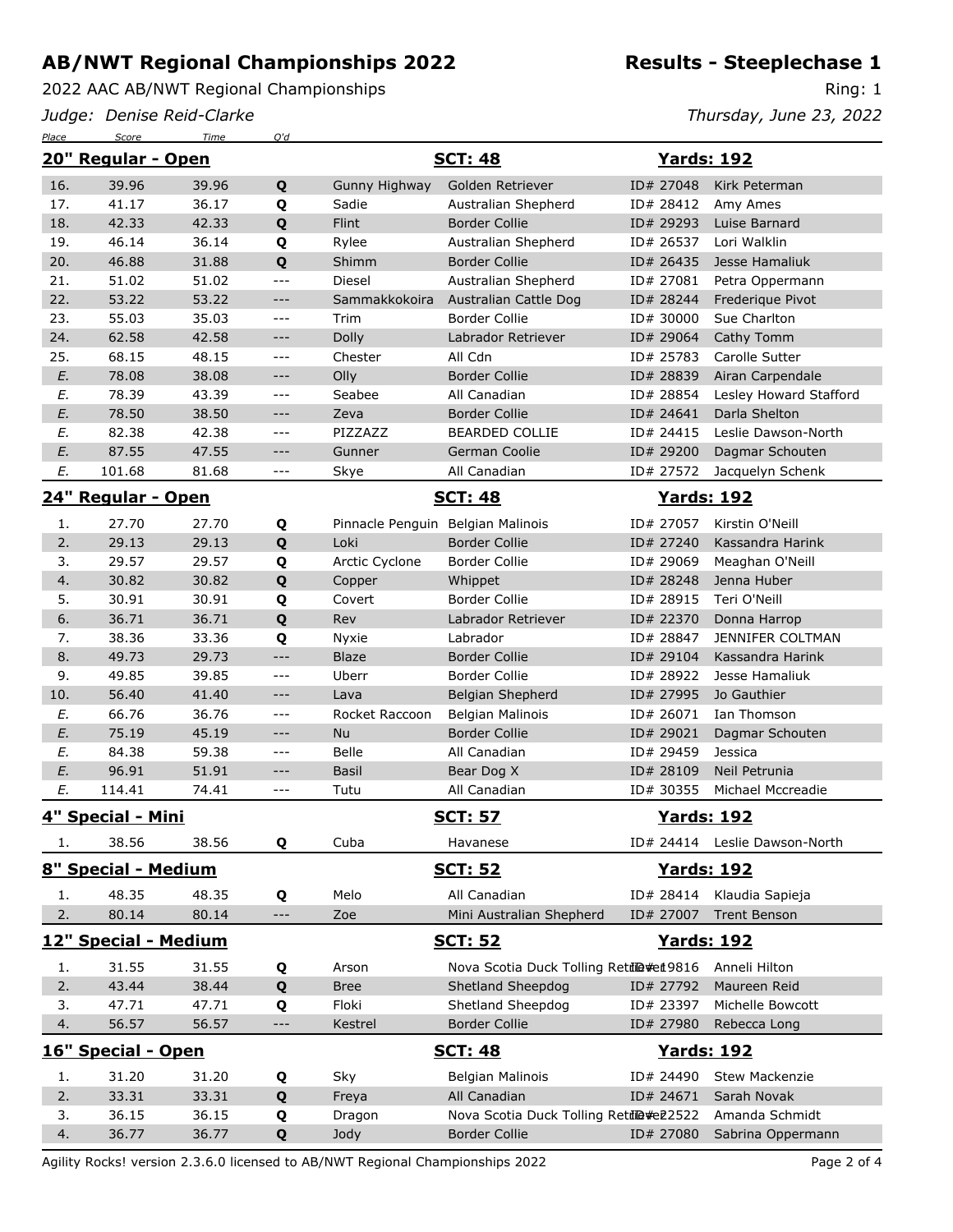2022 AAC AB/NWT Regional Championships

*Judge: Denise Reid-Clarke*

*Place Score Time Q'd*

Ring: 1

*Thursday, June 23, 2022*

|                         | 16" Special - Open       |                |                     | <b>SCT: 48</b> |                                               | <b>Yards: 192</b> |                          |  |
|-------------------------|--------------------------|----------------|---------------------|----------------|-----------------------------------------------|-------------------|--------------------------|--|
| 5.                      | 36.96                    | 36.96          | Q                   | Miika          | All Canadian                                  | ID# 27499         | Klaudia Sapieja          |  |
| 6.                      | 43.52                    | 43.52          | Q                   | Koda           | All Canadian                                  | ID# 26411         | Vern Trimble             |  |
| 7.                      | 43.64                    | 43.64          | Q                   | Tia            | Mini Australian Shepherd                      | ID# 27006         | Bonnie Benson            |  |
| 8.                      | 45.40                    | 45.40          | Q                   | Mylo           | Australian Shepherd                           | ID# 24128         | Deb Proc                 |  |
| 9.                      | 47.28                    | 47.28          | Q                   | Chase          | Shetland Sheepdog                             | ID# 29902         | Kaya Ash                 |  |
| 10.                     | 48.01                    | 48.01          | $---$               | Cooper         | Australian Shepherd/ Border Lo#ie M981        |                   | Petra Oppermann          |  |
| 11.                     | 56.11                    | 56.11          | $---$               | Ruffy          | All Canadian                                  | ID# 29111         | Jennifer Scheidt         |  |
| 12.                     | 68.75                    | 68.75          | $---$               |                | Quincy Jones *SDEnglish Springer Spaniel      | ID# 28901         | Jane Jefferis            |  |
| Ε.                      | 85.41                    | 45.41          | $\qquad \qquad - -$ | Sheeyna        | All Canadian                                  | ID# 26837         | Carol Tovell             |  |
| E.                      | 85.69                    | 45.69          | $---$               | Layla          | Bernese Mountain Dog                          | ID# 26012         | Lindsey Parkin           |  |
| E.                      | 87.40                    | 67.40          | ---                 | Luna           | All Canadian                                  | ID# 29327         | Stacy Veldhuis           |  |
| 20" Special - Open      |                          |                |                     |                | <b>SCT: 48</b>                                |                   | <b>Yards: 192</b>        |  |
| 1.                      | 40.95                    | 40.95          | Q                   | <b>Brooks</b>  | Labrador Retriever                            | ID# 27250         | Alexandra Schwanke       |  |
| 2.                      | 44.66                    | 39.66          | Q                   | <b>Brodie</b>  | Labrador                                      | ID# 25329         | <b>JENNIFER COLTMAN</b>  |  |
| 3.                      | 76.31                    | 76.31          | $---$               | Sage           | Boxer                                         | ID# 29818         | Tammy Ranta              |  |
| E.                      | 112.52                   | 92.52          | $---$               | <b>Briar</b>   | <b>Great Dane</b>                             | ID# 29563         | <b>Becky Vantassel</b>   |  |
|                         | 4" Veteran - Mini Vet    |                |                     |                | <b>SCT: 68</b>                                |                   | <b>Yards: 192</b>        |  |
| 1.                      | 32.02                    | 32.02          | Q                   | Posh Piranha   | Parson Russell Terrier                        | ID# 22101         | Kirstin O'Neill          |  |
| 2.                      | 34.97                    | 34.97          | Q                   | Quasi(modo)    | Papillon                                      | ID# 20109         | Christina Sanders        |  |
| 3.                      | 41.91                    | 41.91          | *Q*                 | Takoda *SD     | Pembroke Welsh Corgi                          | ID# 23511         | Wendy Marteniuk          |  |
| 4.                      | 65.88                    | 60.88          | $*Q*$               | Leo *SD        | Pembroke Welsh Corgi                          | ID# 26213         | <b>Wendy Marteniuk</b>   |  |
| Е.                      | 115.21                   | 75.21          | $- - -$             | Loki           | All Canadian                                  | ID# 25620         | Eva Haug                 |  |
| 8" Veteran - Medium Vet |                          |                |                     |                | <b>SCT: 62</b>                                |                   | <b>Yards: 192</b>        |  |
| 1.                      | 32.37                    | 32.37          | Q                   | Izzy           | Shetland Sheepdog                             |                   | ID# 21406 Kim Philipoff  |  |
|                         | 12" Veteran - Medium Vet |                |                     |                | <b>SCT: 62</b>                                |                   | <b>Yards: 192</b>        |  |
|                         |                          |                |                     |                |                                               |                   |                          |  |
| 1.                      | 33.24                    | 33.24          |                     | Excel          |                                               | ID# 21045         | Mollie Harris            |  |
| 2.                      | 38.09                    | 38.09          | Q                   | Bonnie-Lass    | Shetland Sheepdog                             |                   | ID# 23118 Ann Morris     |  |
| 3.                      | 42.44                    | 42.44          | Q                   | Eli Jones *SD  | Australian Shepherd<br>English Cocker Spaniel | ID# 23207         | Jane Jefferis            |  |
|                         | 45.19                    |                | *Q*                 | Fonzie         | Wire Fox Terrier                              | ID# 21504         | Lorraine Kildaw          |  |
| 4.<br>5.                | 57.84                    | 45.19<br>57.84 | Q                   | Tancos         | Puli                                          | ID# 24570         | Joan King                |  |
| E.                      | 122.99                   | 62.99          | Q<br>$---$          | Sophia         | All Canadian                                  | ID# 24534         | Shannon Willford         |  |
|                         | 16" Veteran - Open Vet   |                |                     |                | <u>SCT: 58</u>                                |                   | <b>Yards: 192</b>        |  |
| 1.                      | 31.21                    | 31.21          |                     | Ruger          | Australian Kelpie                             | ID# 22245         | Karsten Keys (Junior)    |  |
|                         | 33.93                    |                | Q                   | Dazzle         | <b>Bearded Collie</b>                         | ID# 22604         | Leslie Dawson-North      |  |
| 2.<br>3.                | 35.81                    | 33.93<br>35.81 | Q                   | Sharlie        | All Cdn                                       | ID# 23107         | Carolle Sutter           |  |
| 4.                      | 36.26                    | 31.26          | Q                   | Taury          | <b>Border Collie</b>                          | ID# 23386         | Meaghan O'Neill          |  |
| 5.                      | 36.77                    | 36.77          | Q                   | Czar           | Australian Cattle Dog                         | ID# 20034         | Leona Michael            |  |
| 6.                      | 39.04                    | 39.04          | Q<br>Q              | Gemma          | Labrador Retriever                            | ID# 22797         | Cathy Tomm               |  |
| 7.                      | 39.75                    | 34.75          |                     | Texx           | <b>Border Collie</b>                          | ID# 21004         | Jesse Hamaliuk           |  |
| 8.                      | 41.49                    | 41.49          | Q                   | Tug-it         | <b>Border Collie</b>                          | ID# 21423         | Jennifer Scheidt         |  |
| 9.                      | 43.97                    | 38.97          | Q                   | Jake           | Golden Retriever                              | ID# 24518         | Kirk Peterman            |  |
| 10.                     | 48.25                    | 48.25          | Q<br>Q              |                | Outlaw Josie Wale Border Collie               | ID# 24406         | Michele Bareham-Petersen |  |
| 11.                     | 52.80                    | 52.80          | Q                   | Pippa          | English Springer Spaniel                      | ID# 25278         | Emma Fraser              |  |
| 12.                     | 76.76                    | 56.76          | $---$               | Ruckus         | All Canadian                                  | ID# 22379         | Marg Edwards             |  |